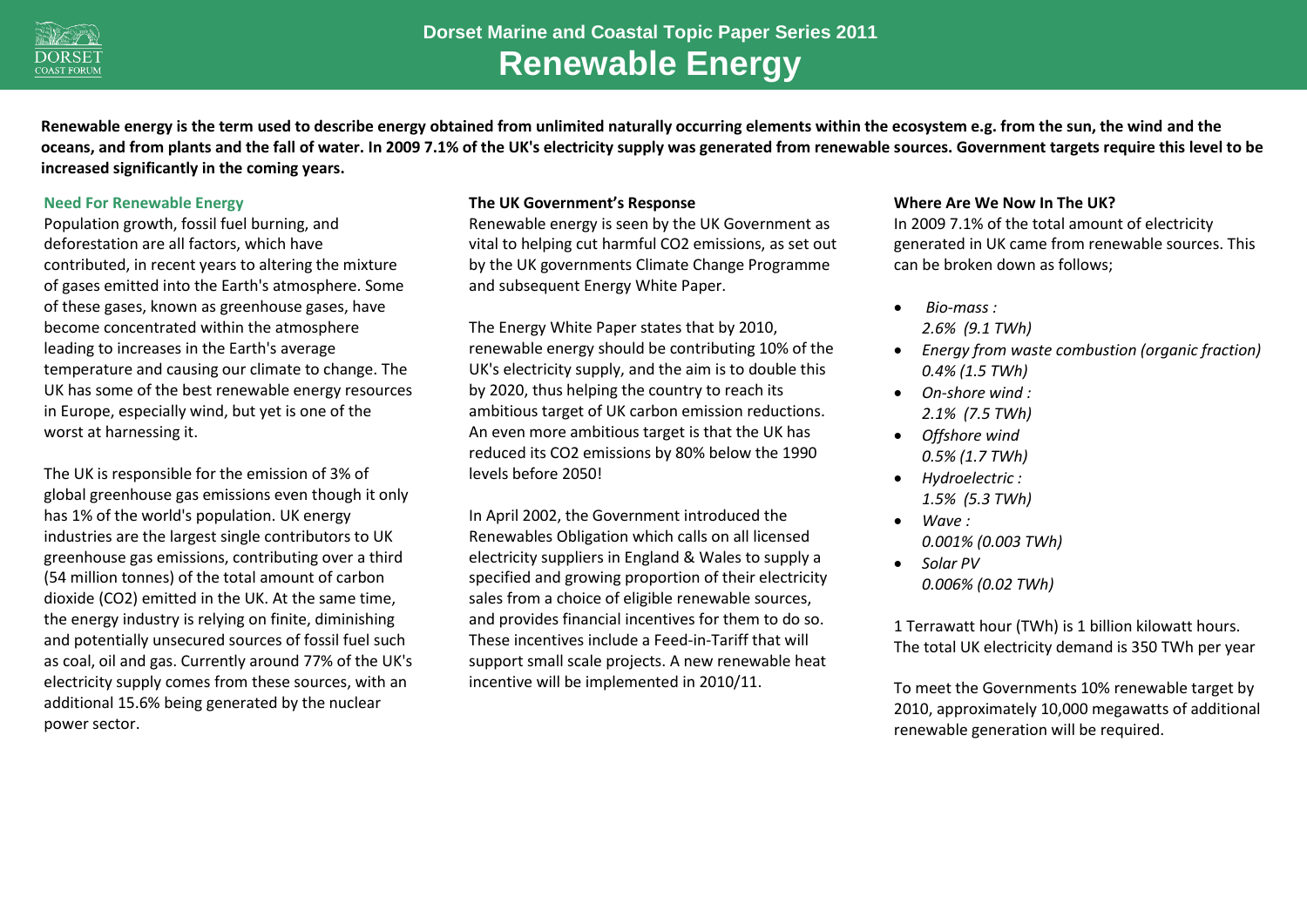

**Dorset Marine and Coastal Topic Paper Series 2011 Renewable Energy**

The UK has signed the legally binding EU Renewable Energy Directive which requires 15% of total energy consumption (heat, electricity and transport fuels) from renewable energy by 2020. The whole EU has a 20% renewable energy target by 2020. Some countries have more ambitious targets, for example Denmark intends to have 100% renewable energy by 2050.

### **The Regulators**

#### **International**

[Kyoto agreement](http://unfccc.int/kyoto_protocol/items/2830.php) – UK to cut carbon emissions by 12.5% below 1990 levels by 2008-2012 The requirements for undertaking the Environmental Impact Assessment (EIA) of onshore wind farm developments are set out in [EC Directive](http://ec.europa.eu/environment/eia/full-legal-text/85337.htm)  [85/337/EEC.](http://ec.europa.eu/environment/eia/full-legal-text/85337.htm)

#### **National**

Government white paper Hydroelectric power schemes need an abstraction licence from the Environment Agency.

The Crown Estate is landowner of the seabed out to the 12 nautical mile territorial limit and will grant leases after statutory consents have been received form the various Government departments involved.

[The Department for Environment, Food and Rural](http://www.defra.gov.uk/)  [Affairs](http://www.defra.gov.uk/) (DEFRA) has responsibility for fisheries, marine nature conservation and environmental

protection. DEFRA gives consent to works covered by the Food and Environment Protection Act 1985

[The Department for Transport \(DfT\)](http://www.dft.gov.uk/) oversees sea and air navigation issues and gives consent for works under the provisions of the Coast Protection Act 1949 Section 34.

The Department of Trade and Industry (DTI) has the responsibility for commissioning Strategic Environmental Assessments (SEAs) for the UK continental shelf

The UK Department of Trade and Industry (DTI) administers the provisions of th[e Electricity Act 1989](http://www.legislation.gov.uk/ukpga/1989/29/contents) requiring developers to seek development consent from the Secretary of State for Trade and Industry for the construction, extension or operation of a generating station of 1 MW and over, offshore in England and Wales. An alternative route is to apply for an Order under the Transport and Works Act 1992.

### **Regional**

[Government Renewables Obligation](http://www.decc.gov.uk/en/content/cms/meeting_energy/renewable_ener/renew_obs/renew_obs.aspx) on electricity suppliers to provide a certain amount of their energy per year from renewables. Currently 4%, up to 10% by 2010 and 15% by 2015, County Town and Country Planning Act, The EIA Directive is applied in England and Wales through The Town and Country Planning (Environmental Impact Assessment) Regulations 1999, Energy Act 2010.

# **What are the Types of Renewable Energy available Nationally?**

There are a wide range of renewable energy types both being developed and available in the current market. However specific location-dependant attributes or resources often govern the use of these different energy types. The following energy types are dealt with further in this paper.

- *Biomass*
- *Geo-energy*
- *Hydroelectric*
- *Solar*
- *Tidal*
- *Wave*
- *Wind*

### **Biomass**

Biomass is obtained either directly from plants (woody biomass) or indirectly from industrial, commercial, domestic or agricultural products (nonwoody biomass). Energy is obtained by converting the biomass into heat and electricity by burning, gasification, anaerobic digestion or fermentation.

Although currently the second largest contributor, biomass has the potential to make a significant contribution to UK heat and energy generation in the future. Development of some forms of biomass may be constrained by limited resources (e.g. landfill gas), while energy crops are difficult to import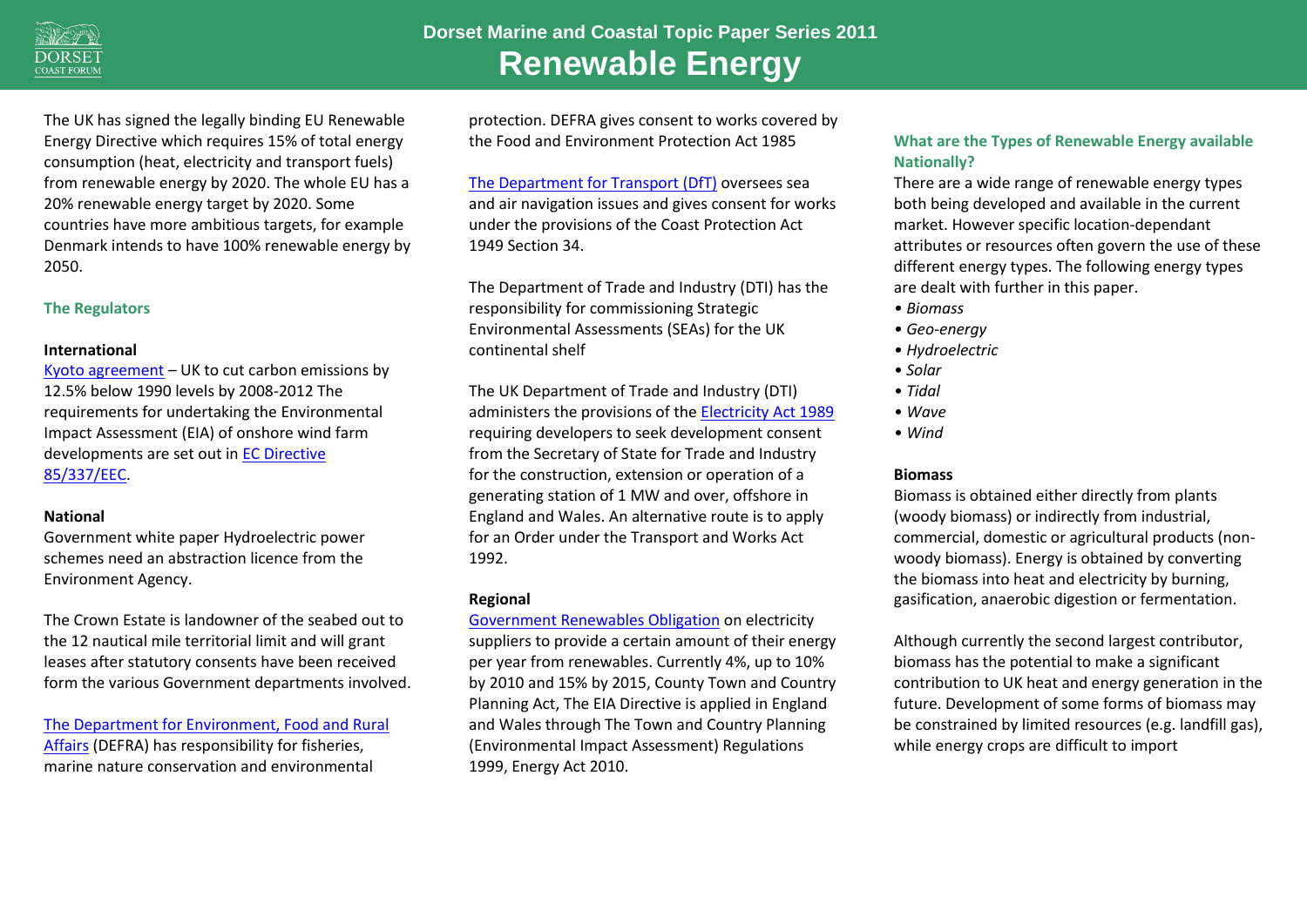

economically. There is the potential for many energy crops to be grown within the UK.

### **Geo-Energy**

In geologically suitable areas, heat from deep within the Earth's interior can rise up to the surface. Such heat is referred to as geothermal energy. If water is forced to enter fissures in this hot rock, it can become heated and will emerge on the surface as hot springs, or steam.

Geothermal energy can be used directly for providing heating or geothermal power plants can use the steam, heat or hot water from geothermal reservoirs to provide a force to turn generators and thus produce electricity. There is currently only one geothermal power plant in the UK which is situated in Southampton.

### **Hydroelectric Power**

Hydroelectric power is created when water from rivers or dammed reservoirs is channelled through an enclosed space where it turns a turbine creating electricity. At times of low demand, generally at night, electricity can be used to pump water from the lower to the upper basin. This extra water can then be released to create power at a time when demand is high.

Hydroelectric power not only requires a suitable river flow regime or dammed body of water in order to create a flow, but also requires the generator to

be either relatively close to the site of power usage, or to a suitable grid connection.

### **Solar**

Energy from the sun can be captured and harnessed through a variety of methods;

- **Passive Solar Design:** is where new buildings are constructed to ensure that a building's form and fabric captures the sun's energy and reduces the need for artificial light and heating.
- **Active Solar Water Heating:** uses collectors, usually on the roof of a building, to capture and store the sun's heat via water storage systems. The collectors provide heat to the fluid, which circulates to a water tank. The heat is primarily used for heating water in domestic dwellings, industrial facilities and commercial buildings.
- **Photovoltaics (PV):** involve the conversion of energy from the sun into electricity. Solar PV cells can be arranged in panels on a building's roof or walls and often directly feed electricity into the building for use as lighting or power.

# **Tidal**

Tidal energy exploits the natural ebb and flow of coastal tidal waters via mechanical devices to produce electricity.

The most common form of tidal energy capture is a dam or 'barrage' across a tidal bay or estuary. Gates and turbines are installed along the dam. When there is an adequate difference in the height of water on either side of the dam the gates are opened. This 'hydrostatic head' that is created causes water to flow through the turbines, turning a generator to produce electricity. Water flowing both into and out of a bay can generate electricity.

As there are two high and two low tides each day, electrical generation from tidal power plants is characterised by periods of maximum generation every 12 hours. In order to produce practical amounts of electricity, a difference between high and low tides of at least five metres is required.

A variant of tidal energy is tidal stream (or marine current) technology which harnesses energy from fast sea currents created by the tides, often magnified by topographical features such as headlands, inlets and straits or by the shape of the seabed when water is forced through narrow channels.

In tidal stream technology, which is still in its infancy, devices similar to submerged wind turbines are used to exploit the energy from tidal currents. Costeffective power generation from tidal streams is estimated to require a mean spring peak velocity exceeding 4.5 to 5 knots with a depth of water of 20 to 30 metres.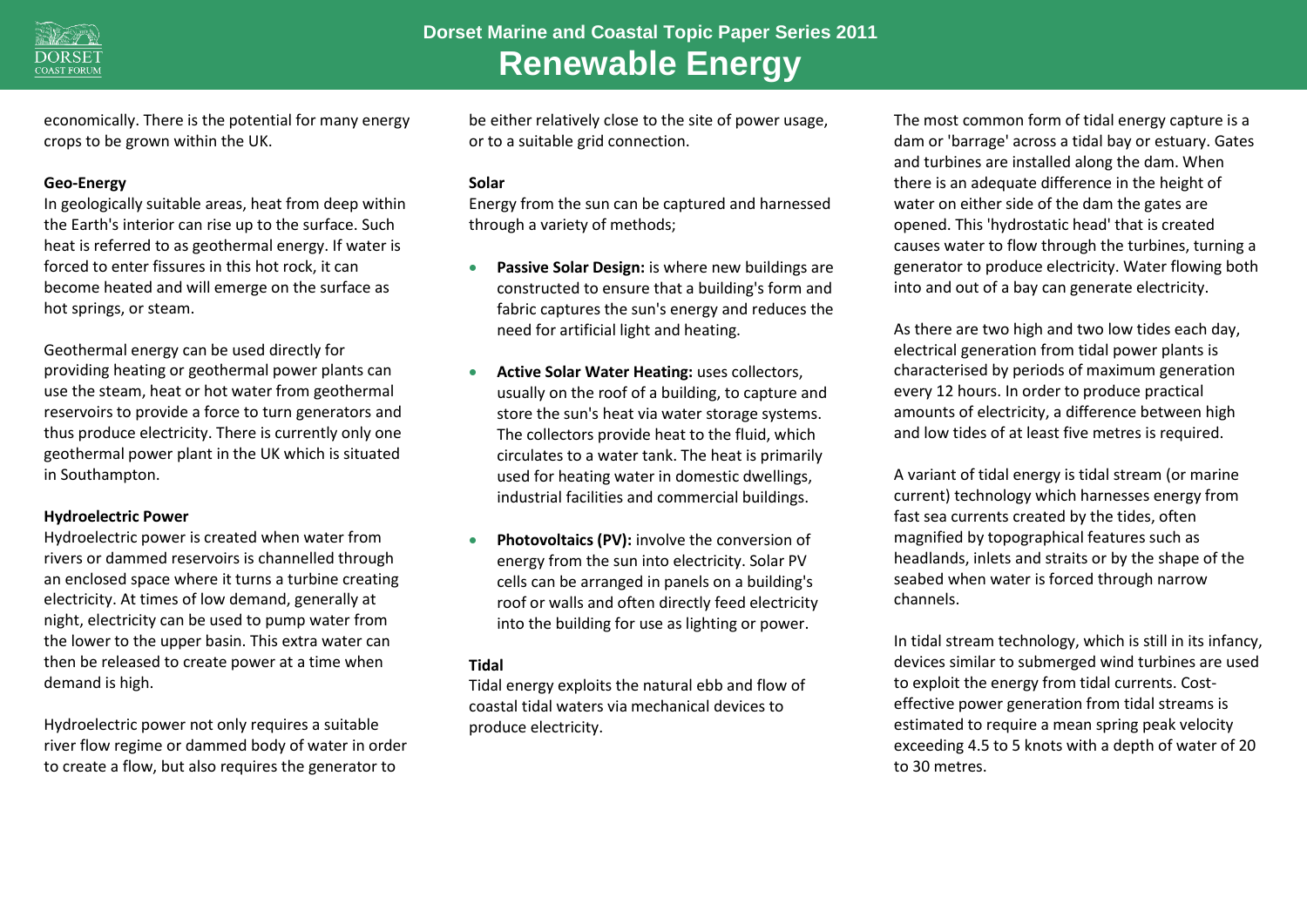

#### **Wave**

Waves are a dense form of energy compared, for example, to the wind. Because water is much denser than air, the energy required to move a volume of water is far greater than that needed to move the same volume of air. Wave energy can be extracted and converted into electricity by wave power machines. They can be deployed either on the shoreline or in the deeper waters offshore.

There are three main types of wave power machine:

- **Oscillating Water Column:** is a partially submerged, hollow structure installed in the ocean. It is open to the sea below the water line, enclosing a column of air on top of a column of water. Waves cause the water column to rise and fall, which alternatively compresses and depresses the air column.
- **Buoyant Moored Device:** A buoyant moored device floats on or just below the surface of the water and is moored to the sea floor. This type of device uses the mooring as a fulcrum, or a point against which to move.
- **Hinged Contour Device:** is able to operate at greater depths than the buoyant moored device because it does not require mooring but finds resistance to the waves as the alternate motion of the waves raises and lowers different sections

of the machine, working hydraulic pumps to generate electricity.

#### **Wind**

Wind represents a vast source of energy which man has harnessed for hundreds of years. The UK is said to have the largest potential wind energy resource in Europe and as a result wind energy is regarded as one of our most promising renewable energy technologies, already providing electricity for over 390,000 households. Almost 20% of the overall contribution of 3.86% from renewable energy sources in the UK comes from wind energy.

Wind turbines are mounted on a tower to optimise energy capture. At 30m (100 feet) or more above ground, they can take advantage of the faster and less turbulent wind. Turbines catch the wind's energy with their propeller-like blades. Usually, two or three blades are mounted on a shaft to form a rotor. Wind turbines use aerodynamic forces ('lift' and 'drag') to produce mechanical power that can then be converted to electricity.

Wind farms can be situated either onshore or offshore: the latter is an arena, which is just beginning to be significantly developed, but which has enormous potential.

**Onshore:** wind energy is a relatively mature renewable energy industry and has become

established as a viable option for renewable energy contribution. The biggest issues facing its future development are obtaining planning consent, objections from the MoD and concerns from civil airports.

**Offshore:** wind energy also has huge potential, although there have been advances in technology, further development is crucial to withstand the most severe offshore conditions.

#### **Where are we now in Dorset?**

Rough estimates of energy consumption in Dorset can be deduced based on UK energy statistics as a whole divided by the population; giving a pro rata figure. Using this formula for 2001 gives the total energy use across all sectors in Dorset at approximately 19,300 GWh per year. For the sake of comparison this equates to each person in Dorset continuously leaving 2 electric kettles switched on for the whole year (DTI, 2001).

Dorset has been set a renewable energy target of 64-84MW by 2010. At the present time Dorset generates in the region of 18MW (22- 28% of the target range) of large-scale renewable energy per year mainly from biomass sources. This includes 6MW of landfill gas, at White Pit in Poole and 3MW of anaerobic digestion from sewage sludge at Wessex Water sewage treatment sites.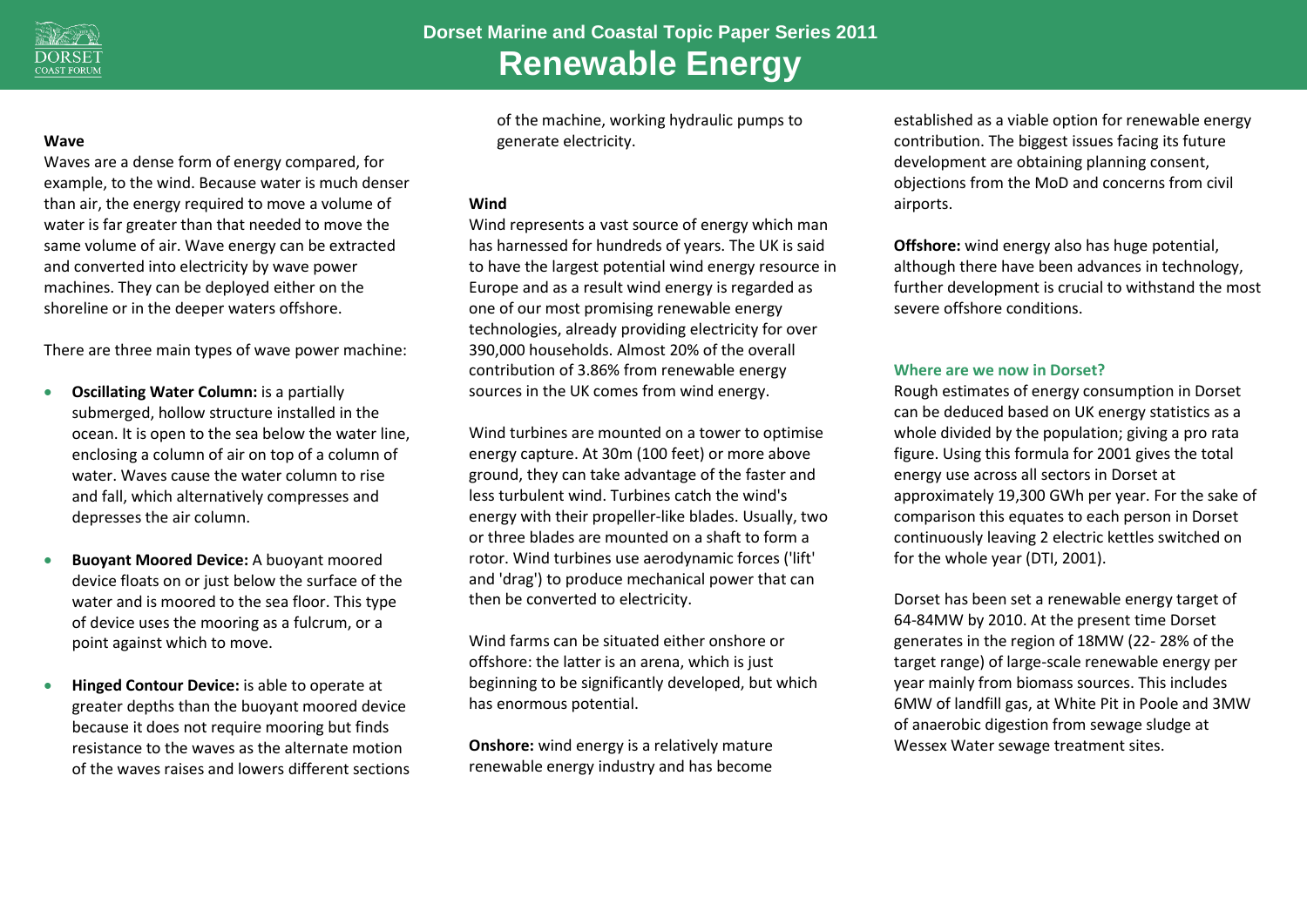

In addition there are a small number of solar PV and other small-scale electricity generating installations throughout the county including a small (600W) wind turbine at the National Trust Visitor Centre on Studland.

#### **How could Dorset meet their target?**

Reports produced by REvision 2010 suggested that the bulk of the renewable target capacity for Dorset is likely to come from on shore wind technology. In addition biomass, landfill gas, thermal treatment of waste and centralised thermal anaerobic digestion could also play a significant role.

#### **Onshore Wind**

In recent years there have been several proposed wind farms in Dorset, including a proposal for 10-12 wind turbines in Portland Harbour. However due to planning policy, public opposition, designated landscapes and central government regulations there are currently no operating commercial scale wind turbines in Dorset.

The management plan for the Dorset Area of Outstanding Natural Beauty, 2004, includes a policy position on wind turbines as follows: 'wind turbine farms of current design and technology standards, would be inappropriate within the AONB'

However government policy and guidance states the inclusion of 'buffer zones' around such designations

for visual or amenity protection purposes should not be considered in the planning process.

#### **Biomass**

The use of energy crops is a strong possibility within Dorset although care would need to be taken with landscape and visual impacts especially in AONB's and along the Heritage Coasts.

It is estimated that around 7MW of energy could be produced from energy crops using land outside of these designations so added selective crops within these areas could significantly increase this value whilst assisting with farm diversification and landscape management issues.

DEFRA policy states that energy crops must be grown within a 40km radius of a power plant so available areas are constrained by the present infrastructure. In addition to energy crops, the utilisation of small scale sources of landfill, sewage and biogass adds to the possible total energy production in Dorset (The White Pit Landfill currently has a renewable electricity capacity of 6.02 MW).

### **Offshore Wind**

Due to advances in technology, there is now more scope for offshore wind farms to be developed off the UK. Previously, the steep sloping shelves of the seabed would have meant that wind farms would have to be placed close to the coastline, thus limiting viable areas. West of Isle of Wight offshore wind

project (zone 7) directed by Eneco has been granted permission to go ahead with plans by Crown Estate. The total zone area equates to 723km2 of which realistically 30% of the area will be developed. Using 5MW capacity turbines this will ensure about 900MW of total capacity, therefore supplying power to over 500,000 homes and the CO2 emissions avoided is approximately 1,186,000 tonnes. A minimum of 180 turbines will need to be constructed for this project to be successful. Offshore construction will begin in 2016 and should be completed in 2018. This project has undergone major engagement with many stakeholders and should promote long term employment benefits to the local areas.

#### **Wave Power**

Wave energy is determined by the length of time the wind blows and the length of the path over which it blows (fetch). Therefore the waves reaching the Dorset Coast are not as powerful as west facing coastlines bordering the Atlantic. A report produced earlier this year by METOC on behalf of SWRDA entitled: Seapower SW Review: Resources, Constraints and Development Scenarios for Wave and Tidal Stream Power in the South West of England indicates that there is no exploitable wave resource off the Dorset coast.

### **Tidal Stream**

The main tidal stream development areas are where tidal current speeds of greater than about 1 m/sec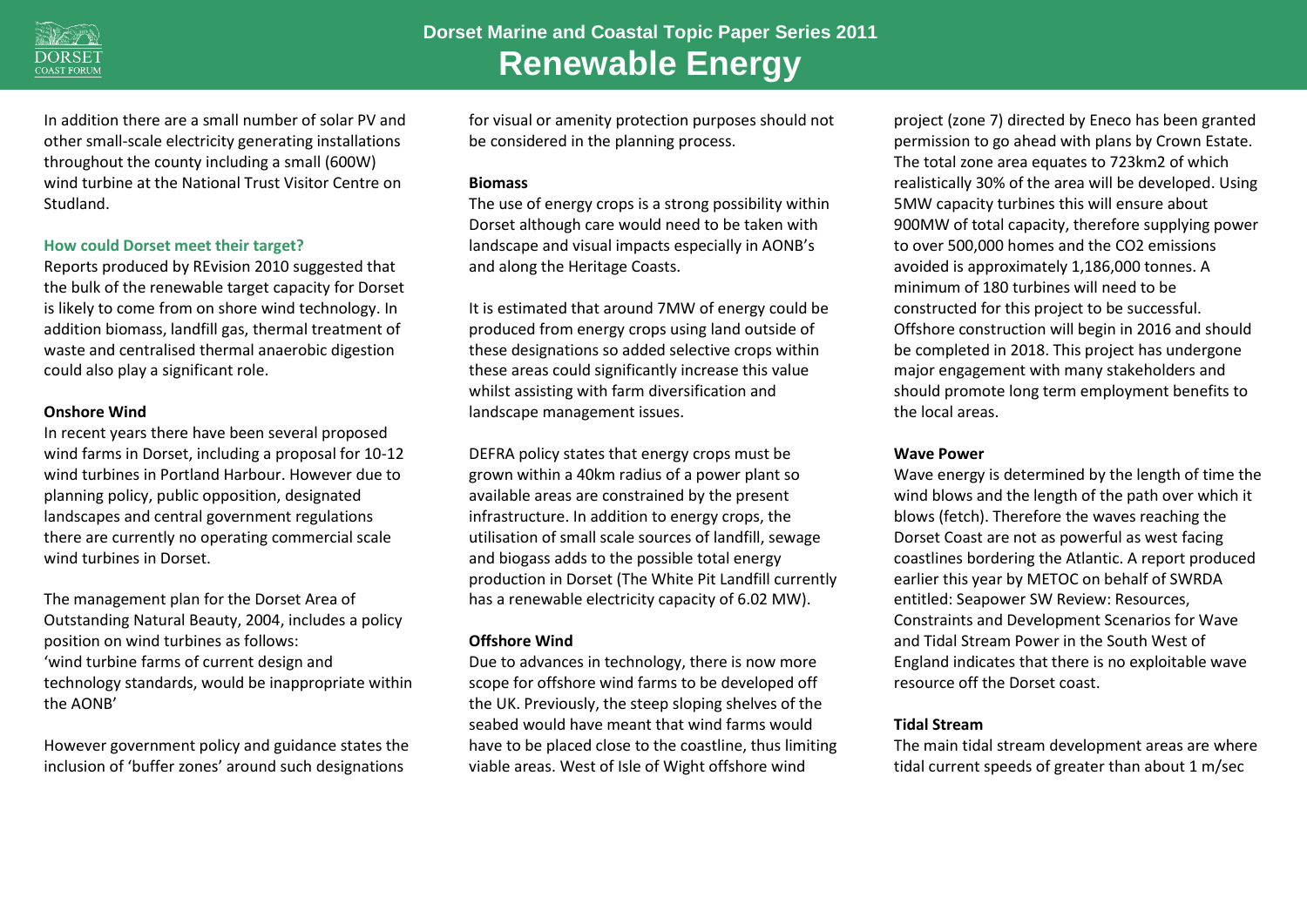

occur at the peak of average spring tides; these are usually associated with flow through channels and past headlands. In Dorset, the area lying just to the south east of Portland Bill has been identified as a possible site for this type of technology. This area has been shown to exhibit tidal current movements of around 2.6 m/sec at the peak of an average spring tide.

However, as stated, this type of technology is relatively new and much environmental and sub littoral data would need to be gathered in order to ensure that there would be no significant environmental impacts. In addition any possible effects on Portland Harbour, The Fleet or the adjacent coastline dynamics would also have to be considered and researched.

#### **Solar**

The [REvision 2010 report](http://www.oursouthwest.com/revision2010/index.htm) suggests that Dorset has the potential to generate in the region of 0.3MW of solar energy by 2010 (about 0.5% of Dorset's renewable target).

Currently two larger scale solar schemes in Dorset have received government grants; Weymouth & Portland Sailing Academy and Bournemouth Exhibition and Leisure Centre.

### **Micro Hydroelectric**

Dorset has only a limited resource for this type of power. Currently two potential sites have been

identified both on the River Stour; Durweston Mill, Stourpaine and Fiddelford Mill, Sturminster Newton. It is suggested that these two sites would have the potential to generate around 0.1MW of energy.

However, several additional mill owners have expressed an interest in developing their properties to enable electricity production. This would involve the regeneration of old mills providing possible cultural and historical benefits in addition to the environmental ones.

# **Issues Affecting Development Electricity Grid Connections**

The presence of the national grid network close to the coast in the South West, in the form of a network of overhead lines and substations represents a positive attribute to renewable energy development.

The value of these assets to a potential developer of renewable energy generation depends on there being capacity in the networks to which costeffective connection of generation can be made. Current reports of discussions with National Grid Transco (owner and licensee for the high voltage transmission system) and with Western Power Distribution (owner and licensed operator of the distribution system) indicate that there is potentially capacity for more input connections to the system.

In addition offshore energy devices must be connected to the electricity network so that the power generated can be sold. It is likely that the impact of the generators will be subject to scrutiny in securing marine consents, together with the infrastructure required to bring the power ashore and connect to the electricity network.

**Strategic Environmental Assessment (SEA)**

In order for an area to develop offshore technologies, EU legislation requires the area to have undergone a Strategic Environmental Assessment. The completion of the SEA is a key barrier for the deployment or consideration of offshore energies in Dorset. At the current time the DTI (who are responsible for overseeing the SEA process) have indicated that the Western approaches (which includes the area off Dorset) are likely to be the final area (8 of 8) to be concerned under the SEA process.

Extrapolating from the timetable of the current SEA being carried out in the northern North Sea (SEA 5) suggests that the process may not be completed in our relevant area until around 2009-2010.

# **Opportunities**

### **Economic Gain**

Currently the total annual expenditure of energy in Dorset is estimated to be in the region of £806 million, including transport. At present virtually all this revenue flows out of the local economy to